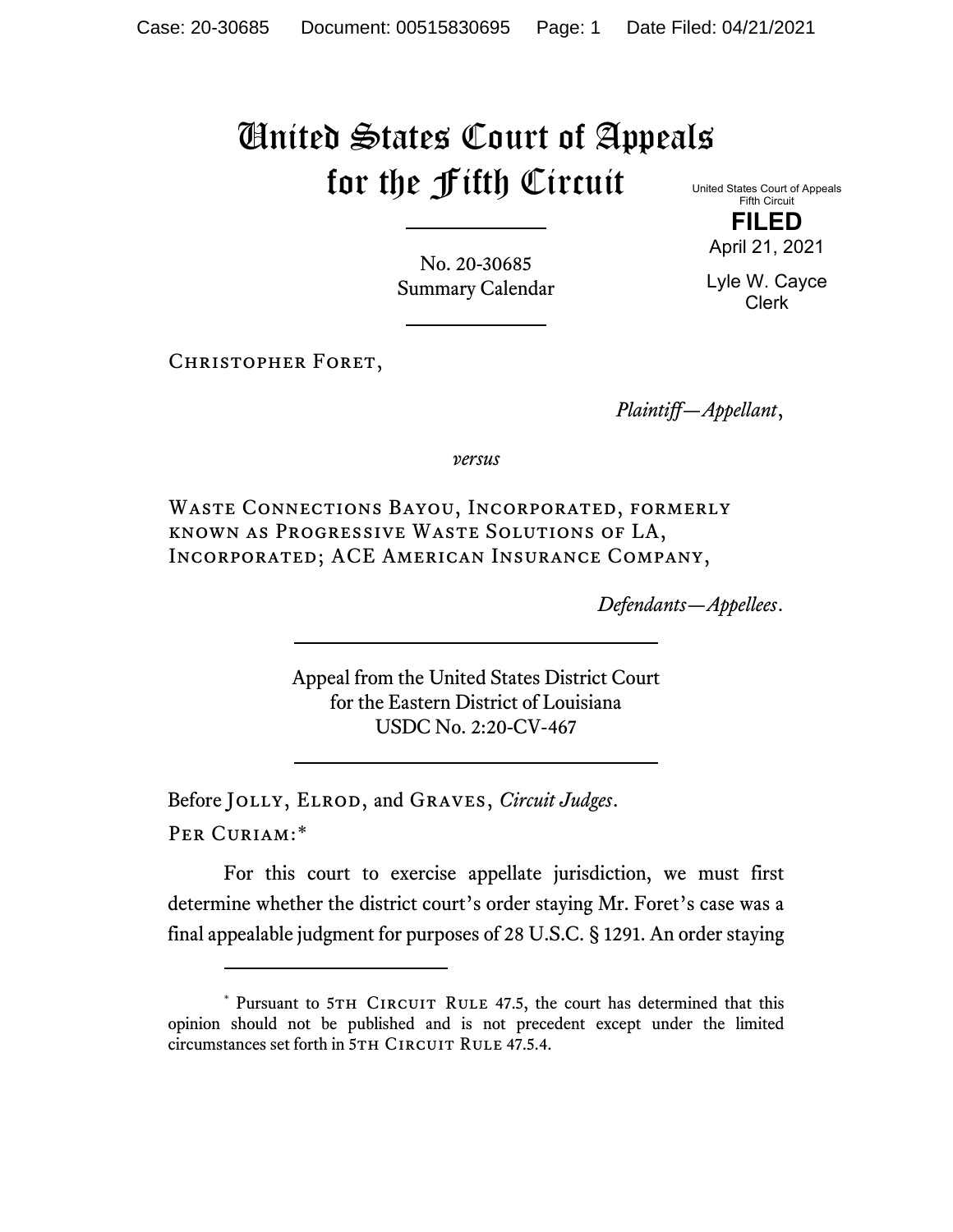## No. 20-30685

judicial proceedings is ordinarily not considered final and is hence not appealable. *Kershaw v. Shalala*, 9 F.3d 11, 13–14 (5th Cir. 1993) (citing *Moses H. Cone Mem'l Hosp. v. Mercury Constr. Corp.*, 460 U.S. 1, 10 n.10 (1983)). Since we find no applicable exception to that rule, we dismiss the appeal for lack of jurisdiction.

I.

The district court learned of an ongoing criminal investigation potentially involving the counsel or parties to this action, the details of which are not widely known. At a status conference, the district court suggested that defendant-appellee file a motion to stay. Defendant-appellee did so. The district court then issued a written order that provided a detailed explanation of why a stay was warranted, granted the motion, and stayed the case pending completion of the criminal investigation.

This case was one of twelve or thirteen cases involving similar car accidents on Interstate Ten in New Orleans where several judges in the Eastern District of Louisiana issued stays due to an ongoing criminal investigation. The fact patterns all involve alleged collisions with commercial vehicles on I-10 and plaintiff-appellant's counsel in this case represents or represented the plaintiffs in those cases.

II.

As mentioned, a grant of a motion to stay is not typically considered a final order and is hence not appealable. *Kershaw*, 9 F.3d at 13–14; § 3914.13 Finality—Orders Prior to Trial—Stay Orders, 15A FED. PRAC. & PROC. Juris. § 3914.13 (2d ed.). Even so, Mr. Foret contends that we have jurisdiction under the collateral order doctrine and argues in the alternative that his motion should be considered a petition for a writ of mandamus. Neither argument convinces.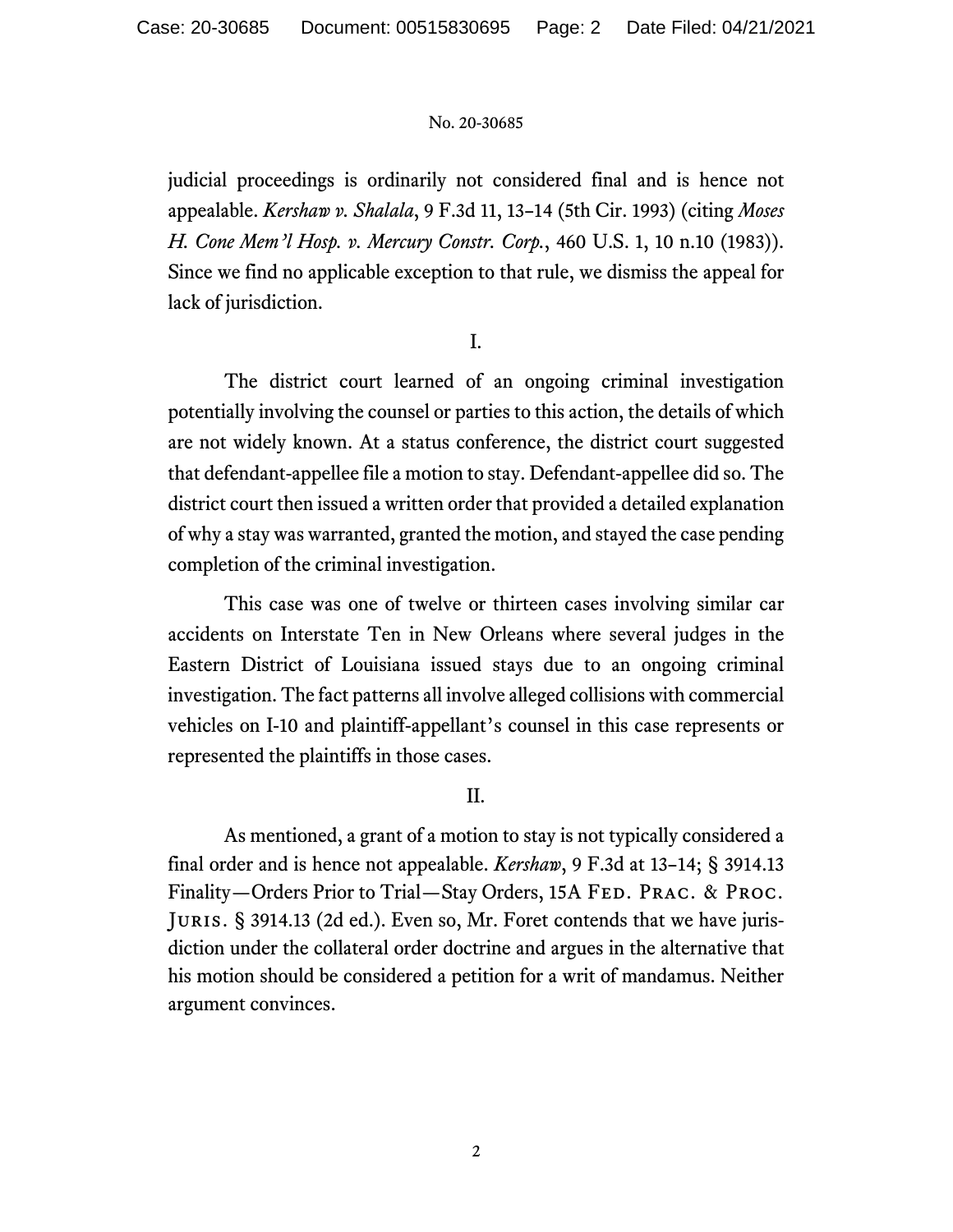## No. 20-30685

For the collateral order doctrine to apply, (1) the order must finally dispose of an issue so that the district court's decision may not be characterized as tentative, informal, or incomplete; (2) the question must be serious and unsettled; (3) the order must be separable from, and collateral to, the merits of the principle case; and (4) there must be a risk of important and irreparable loss if an immediate appeal is not heard because the order will be effectively unreviewable on appeal from final judgment. *Kershaw*, 9 F.3d at 14; *Equal Emp. Opportunity Comm'n v. Kerrville Bus Co., Inc.*, 925 F.2d 129, 134 (5th Cir. 1991); *Acosta v. Tenneco Oil Co.*, 913 F.2d 205, 207–08 (5th Cir. 1990).

Mr. Foret makes no argument as to how the motion to stay qualifies for review as a collateral order. In conclusory fashion, he simply says it does. Regardless, we fail to see how the stay either risks irreparable loss or presents a need for this court to immediately review the order because it disposes of an issue or presents a serious question in need of a prompt answer. At this point, the case has been stayed for only a few months and Mr. Foret does not argue that the stay will prejudice him or put him in a position where he will be unable to pursue his case once the stay has been lifted.

Further, a writ of mandamus is a drastic and extraordinary remedy, and a writ may issue only if Mr. Foret has shown a clear and indisputable right to it. *In re JPMorgan Chase & Co.*, 916 F.3d 494, 500 (5th Cir. 2019). "Satisfying this condition 'require[s] more than showing that the district court misinterpreted the law, misapplied it to the facts, or otherwise engaged in an abuse of discretion.'" *Id.* (citing *In re Lloyd's Register*, 780 F.3d 283, 290 (5th Cir. 2015)). Instead, Mr. Foret must demonstrate a "'clear abuse[] of discretion that produce[s] patently erroneous results.'" *Id.* Put differently, Mr. Foret must show not only that the district court erred but that it clearly and indisputably erred. *In re Occidental Petroleum Corp.*, 217 F.3d 293, 295 (5th Cir. 2000).